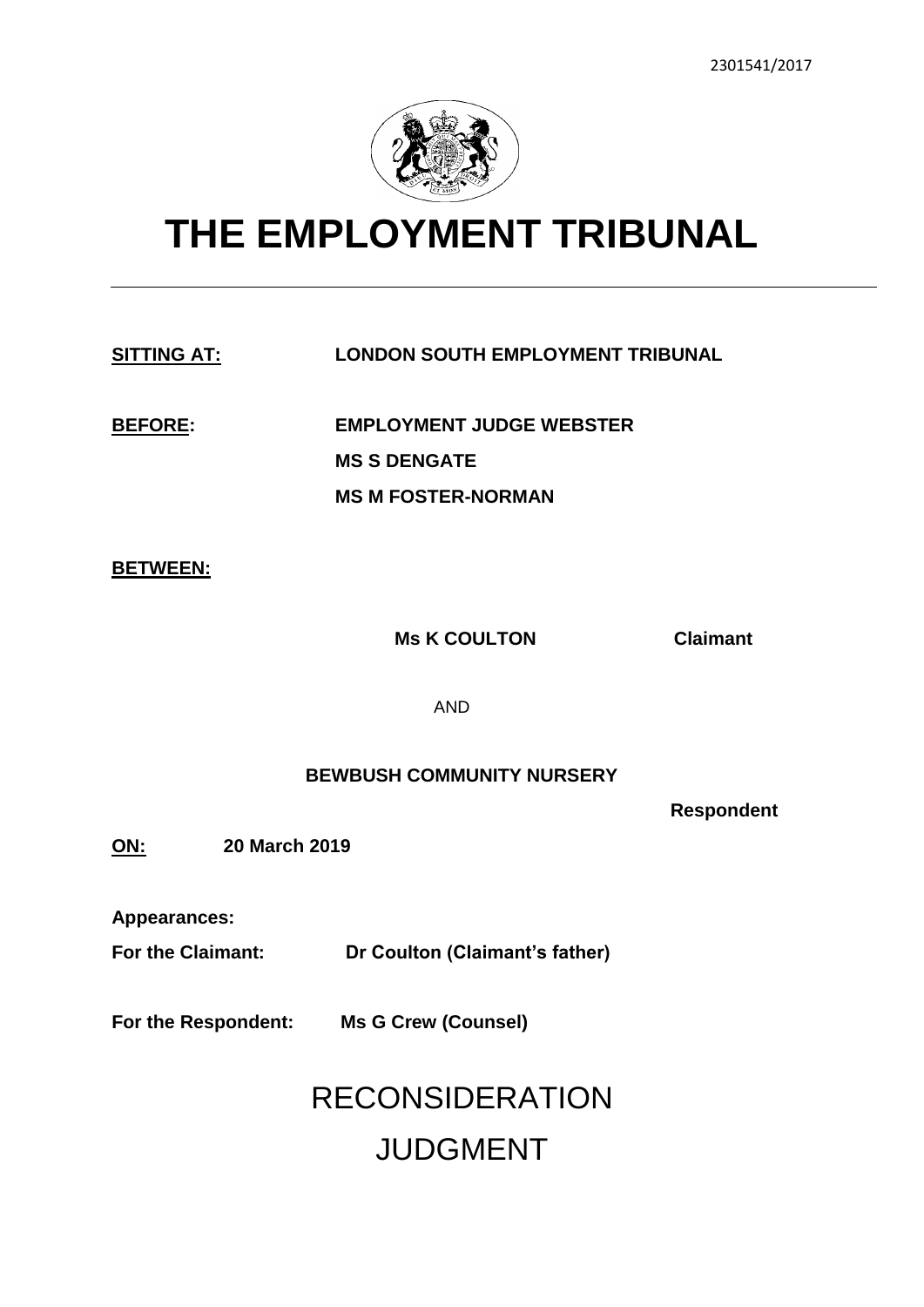1. The claimant's Second and Third applications for reconsideration are refused.

### REASONS

- 2. The tribunal was convened on 20 March 2019 for what had been listed as a remedy hearing.
- 3. By emails dated 9 March and 16 March the claimant made two applications for reconsideration. As the claimant had previously made an unrelated application for reconsideration, these applications area referred to as the Second and Third applications. Both these 'new' applications were made on the basis of the discovery of or creation of new, documentation which was not before the tribunal at the full hearing.
- 4. The Second application was based on a document that had allegedly appeared in the claimant's emergency contact details file and was not disclosed to the claimant or the tribunal during the full merits hearing. This document had come into the claimant's possession in or around September 2018 when the claimant's representative made a Freedom of Information Act application. The document was a single sided form which, had, in handwriting at the bottom of the page, that the claimant had anxiety and OCD and took citalopram. We were also provided with a covering email between the respondent and ACAS which clarified that this document had been sent by the respondent to ACAS during Early Conciliation.
- 5. The Third application was made on 16 March 2019, the date that the claimant's representative received the new document which is a report by the local council's ombudsman report. This is an entirely new document and was not available to either party at the time of the full merits hearing in February 2018. The report criticises the way that the local authority and the Local Authority Designated Office ('LADO') dealt with the investigation into a child's disappearance from the respondent and the claimant's alleged role in that incident.
- 6. The Claimant's representative wanted the matter to be dealt with prior to any decisions about remedy. The respondent felt that the severity of the allegations being made against the respondent's witnesses was so severe that it was necessary for there to be a hearing and that they had not had sufficient time to prepare for that hearing. Two of the respondent's witnesses were present.
- 7. The tribunal adjourned to consider whether to proceed with the application to reconsider and any subsequent reconsideration today. We decided that it was in the interests of justice and in accordance with the overriding objective for the matter to be dealt with today at a hearing. We agreed that the respondent needed an opportunity to respond to the allegations and that this application for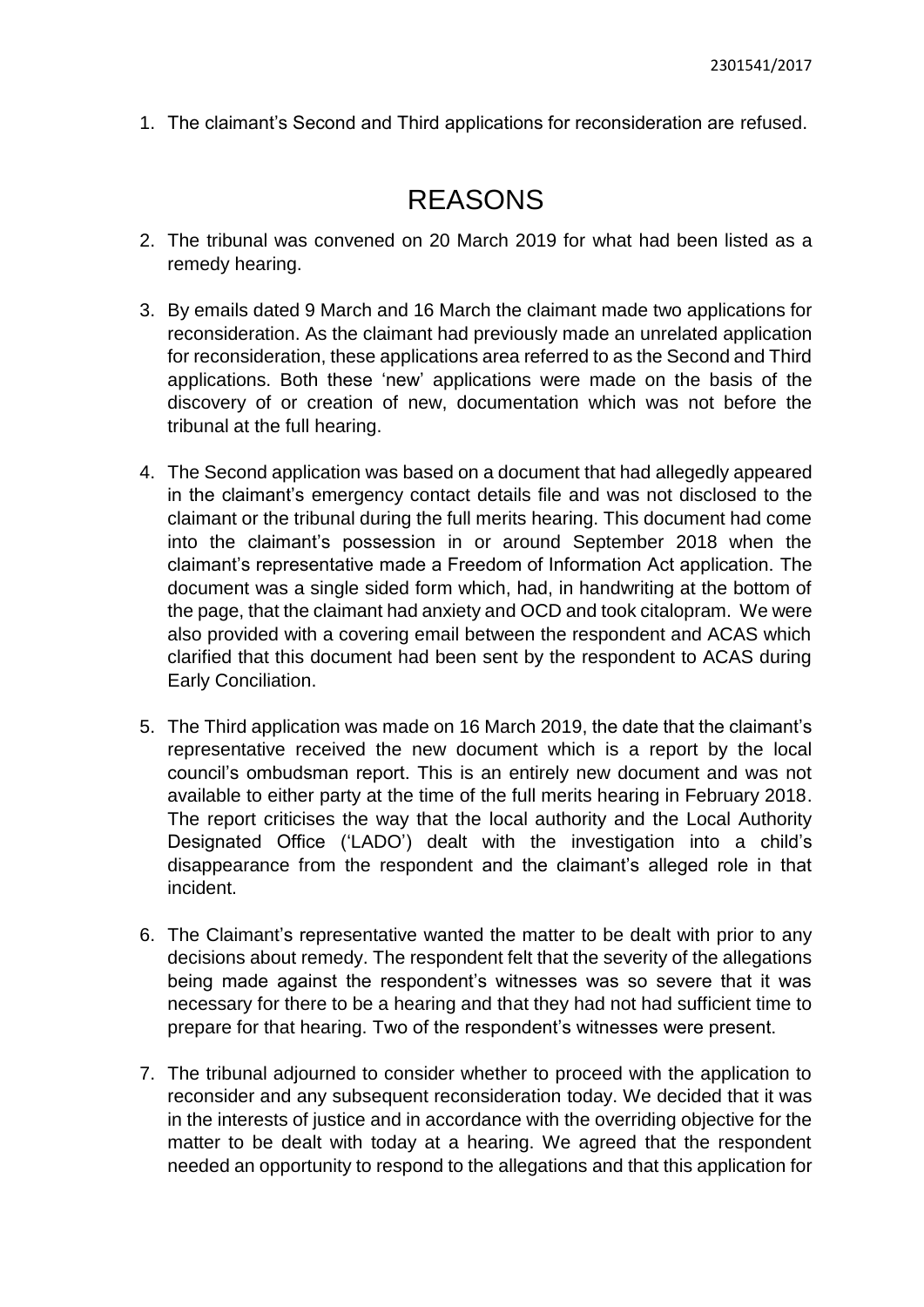reconsideration could not be decided on the papers. We concluded that a hearing was possible today following an adjournment. Respondent counsel was given sufficient time to take instructions along with the option of providing written witness evidence if they chose. To re-list this matter for another hearing at a later date was, in our view, disproportionate and not in the interests of the overriding objective. This case has been ongoing for some time now and relisting it was not necessary given that the information needed from the witnesses and the respondent was regarding a relatively finite point. Although one respondent witness was not available as she was abroad, the two witnesses who were present were able to address the relevant points.

- 8. In order to decide whether to reconsider our Judgment we considered, under Rule 70 whether reconsidering our judgment was in the interests of justice. We considered the overriding objective which states that parties ought to be on an equal footing, that matters are dealt with proportionately and in accordance with the rules of natural justice. We have to balance the interests of both parties. Under Rule 70 we can confirm, vary or revoke our decision.
- 9. The leading case where new evidence is produced after the hearing is Ladd v Marshall. The CA held that it is necessary to show:
	- (i) That the evidence could not have been obtained with reasonable diligence for use at the original hearing
	- (ii) That the evidence is relevant and would probably have had an important influence on the hearing; and
	- (iii) That the evidence is apparently credible
- 10.We found that the evidence for the Second application ought to have been disclosed as part of the original disclosure exercise, was clearly relevant and appeared credible. The evidence for the Third application was not in existence at the time of the original hearing. Whilst the relevance of this document is more debatable, it is clearly credible. We therefore considered that it was in the interests of justice to reconsider our judgment though our final conclusions regarding the applications are set out separately below.
- 11.The reconsideration hearing therefore proceeded after a one hour adjournment. The tribunal heard from the respondent witnesses Ms Worsfold and Ms Webb. The claimant did not attend the hearing and did not give evidence.

### The second application

- 12.The respondent's first argument was that the application for reconsideration was out of time as it was made more than 14 days since the original judgment was sent to the parties and more than 14 days since the claimant had been sent the new document.
- 13.The claimant stated that he had not submitted the application earlier because he did not want to make such applications in a piecemeal fashion. He was aware that the Local Authority Ombudsman report was going to be put out soon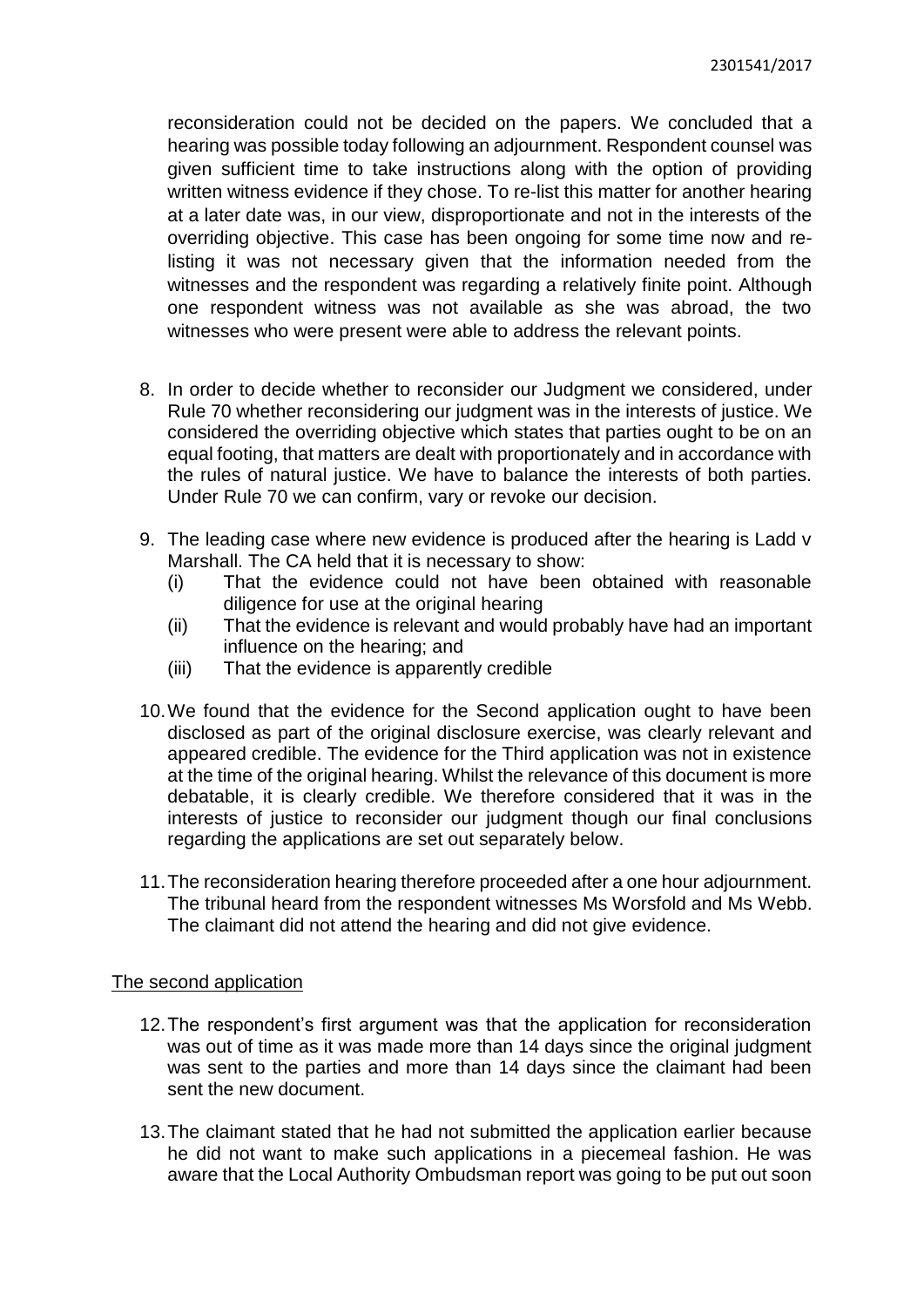and he felt it was more appropriate to wait and put the applications in together. The fact that the ombudsman report did not arrive in good time before the remedy hearing meant that Dr Coulton felt he should put in the application without that report.

- 14.We accept Dr Coulton's submissions on this point. Whilst the application is outside the relevant time limit we believe that it is in the interests of justice to allow this application for reconsideration to be heard out of time. The respondent ought to have disclosed this document as part of the disclosure exercise in the original hearing and ought not to be allowed to benefit from its failure in that regard. Dr Coulton is a lay representative, representing his daughter, and the prejudice against his daughter of not being able to pursue this application and have the matter considered by the tribunal would far outweigh the respondent's difficulty in defending the application. We have considered the need for the 'finality' of justice and not allowing parties repeated bites at the cherry, however we believe that this is outweighed on this occasion by the need for this apparently important evidence to be considered.
- 15.Arguably, given that the matter is ongoing and remedy has not yet been decided, the respondent or its representatives ought to have considered drawing its omission to the tribunal's attention at the point at which they realized the document had not been disclosed in accordance with its disclosure obligations. For all these reasons we have agreed to reconsider our judgment in light of this document and the covering email to ACAS.

### Reconsideration

- 16.We have considered whether the document produced and its covering email to ACAS mean that our original decision needs to be either revoked, restated or changed. Rule 70 states that we can do this where it is necessary in the interests of justice to do so.
- 17.The claimant's application states that the respondent's failure to disclose this document demonstrates that they were untrustworthy and that it undermines their evidence and the tribunal's conclusions particularly in respect of two findings of fact:
- 18.(i) That Dr Coulton submitted a particular form to the respondent before she commenced employment; and
	- (ii) That the respondent's investigation into the disappearance of a child was reasonable and that their decision to refer the claimant to the DBS was not related to her disability or an act of harassment or victimisation.
- 19.The claimant's representative submits that this document was in the claimant's personnel file, that it was not the emergency contact information as stated by the respondent and that the decision not to disclose it appeared deliberate.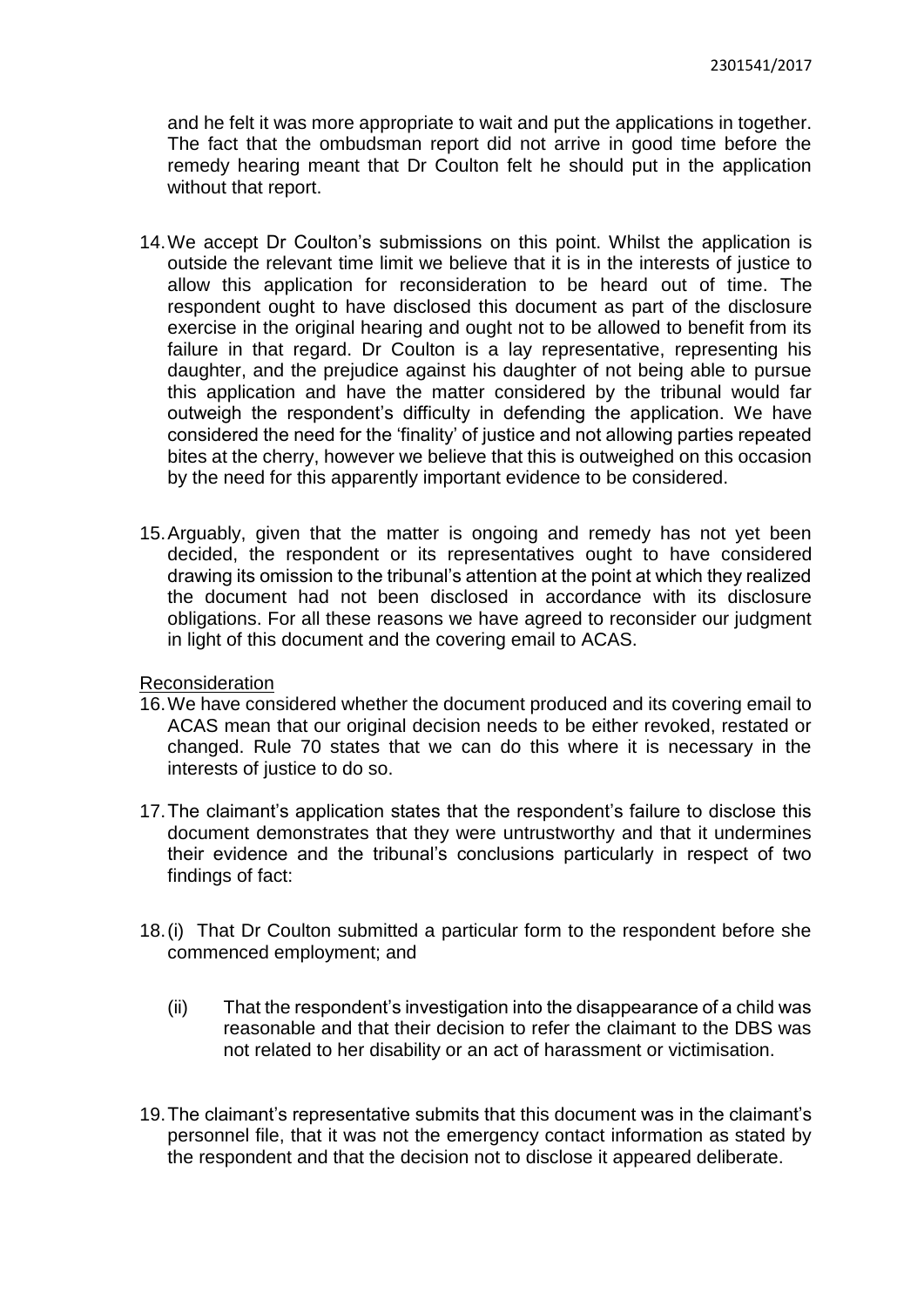- 20.The respondent states that despite its title this document was the claimant's emergency contact details, that it sat in a separate folder on a shelf in the office that could be accessed by any member of staff should there be an emergency and that the failure to disclose it the first time round was an oversight as opposed to deliberate. The rest of the claimant's personnel file was kept in a draw that could be locked.
- 21.The tribunal felt that the respondent's explanation was poor. They had sent this document to ACAS and Ms Webb confirmed that she had sent it to them at the request of Ms Godley. She said that she was then in charge of disclosure and did what she was told to do by their legal representatives once the claim was underway - namely send across a copy of the personnel file. She did not think to look in the emergency contacts file as it was normal practice when an employee left for those emergency details to be transferred across to the personnel file. She said that this had not happened in this case.
- 22.Whilst we are concerned by the lack of thoroughness applied by the respondent to the disclosure exercise, we note however that the respondent did not deliberately seek to hide the document from ACAS and accept that they thought that it was part of the personnel file that they had sent across and/or were so disorganized that they did not keep a proper track of what had been sent to their lawyers and what had not. We therefore accept that the failure to disclose was a mistake and not a deliberate attempt to mislead the tribunal.
- 23.Nevertheless we do find that the failure to refer to it in witness evidence by either Ms Worsfold or Ms Webb does bring their original evidence on the extent of their knowledge about the claimant's health into significant doubt. Ms Worsfold clearly did, at some point, know that the claimant took medication and we find it hard to believe that she forgot about this despite the extensive questioning and conversation about this in the original hearing. Respondent's counsel is correct to say that witness evidence is not a memory test and that without reference to this document before the original hearing, Ms Worsfold could have forgotten about it. However given the extent of what she did know about the claimant, and her evidence in her witness statement, which is almost identical in wording to what is on this form save for the information about the claimant's taking medication; we find it hard to believe that she had forgotten altogether about the extent of the health matters the claimant had told her about.
- 24.Further we find that Ms Webb must have read the document when liaising with ACAS as she refers to its content and significance in the covering email to ACAS. At the original hearing she denied knowing about the claimant's medication as well. Whilst we accept that she may not have known about the ill health at the time, the fact that she failed to tell us that she had since become aware of the extent of the claimant's conditions feels misleading by omission. If her evidence to us today is to believed then she had disclosed this document to ACAS and expressly referred to it not that long before she wrote her witness statement. However we do note that her original witness statement deals with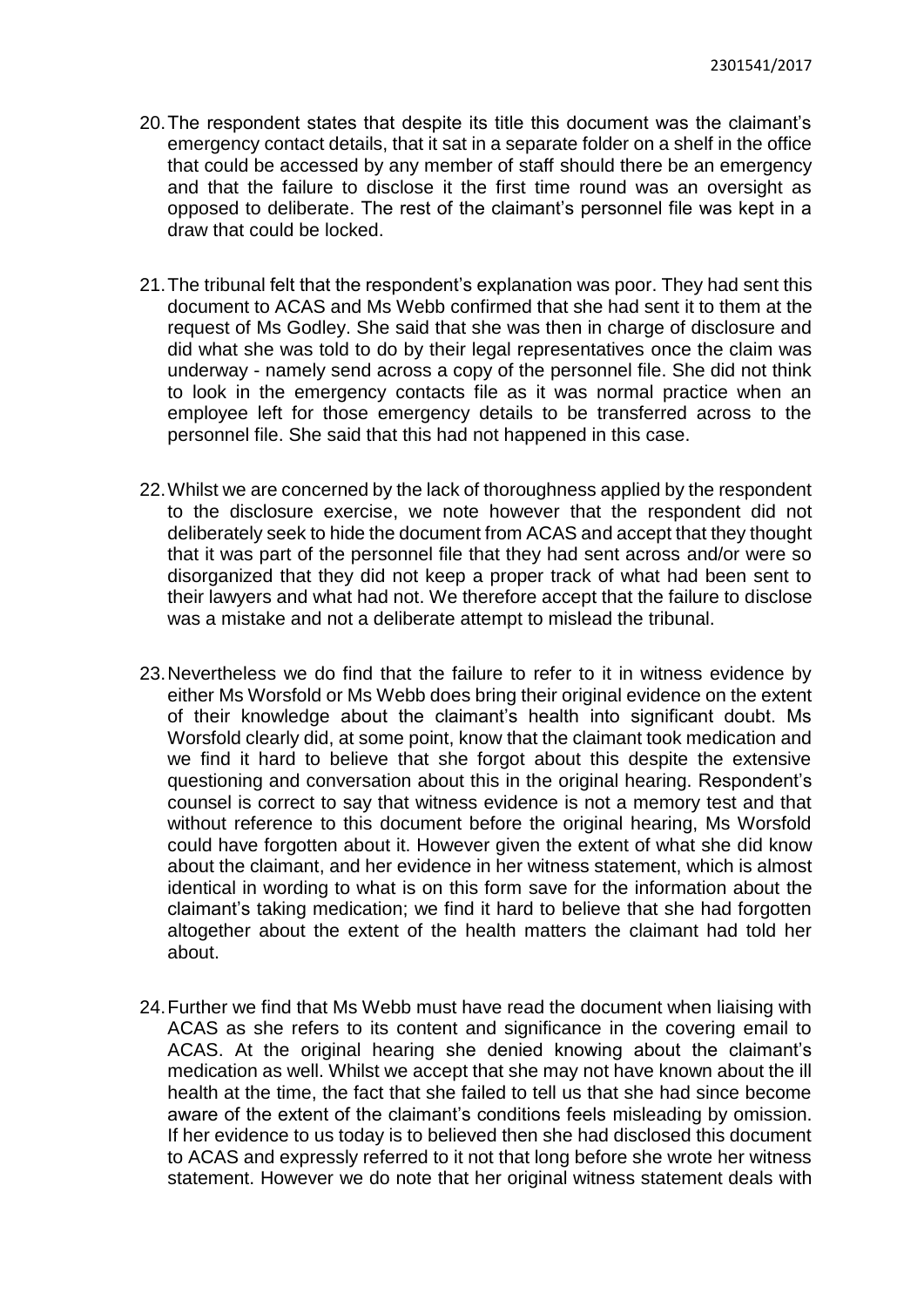what she knew at the relevant time whilst the claimant was employed and there is nothing to suggest that she knew about this information during the claimant's employment and nothing about the evidence given to the tribunal today or from the new documents, contradicts that.

- 25.Nonetheless, the claimant's health and the respondent's knowledge of it was a matter of key concern to the respondent and it brings their witness evidence on this matter into question. We have therefore reconsidered our conclusions and the extent to which it was based on the evidence that this document refers to and/or the credibility of the respondent's witnesses.
- 26.On reconsideration we find that this document would not have changed our original judgment regarding the claimant's health. In our original judgment we found that the respondent ought to have known that the claimant was disabled by reason of OCD and anxiety. We based this conclusion on the evidence available to us at the hearing but we believe this document strengthens our conclusions on this point rather than changes them. They ought to have known that the claimant was disabled for the purposes of the Equality Act 2010.
- 27.We have then considered whether the doubt over the trustworthiness of these two witnesses' evidence in this regard should cause us to question our conclusions with regard to the other findings of fact that the claimant's representative disagrees with.
- 28.At the reconsideration hearing the Tribunal asked Dr Coulton which factual conclusions he believed ought to be overturned in light of this document. The first was when or whether Dr Coulton submitted a medical report detailing the claimant's conditions. The second, which is covered most extensively in his written application, is that the tribunal's conclusion that the respondent's investigation was reasonable was perverse and that the referral to DBS was therefore an act of victimisation.
- 29.Turning to the first issue of whether or when Dr Coulton submitted the medical report to the respondent. We make the following observations:
	- (i) Regardless of when or whether the report was given to the respondent we concluded that it ought reasonably to have known about the claimant's OCD and anxiety in any event. This was the main relevance of that document as it went to their knowledge of the claimant's health. Therefore even if this document casts doubt on the respondent's trustworthiness about how they kept and stored documents, or their memory of when the documents were delivered - our conclusion would have remained the same.
	- (ii) The claimant's evidence about the timing of when documents were provided to the respondent directly contradicted her father's evidence. This directly informed our conclusion on this point. We concluded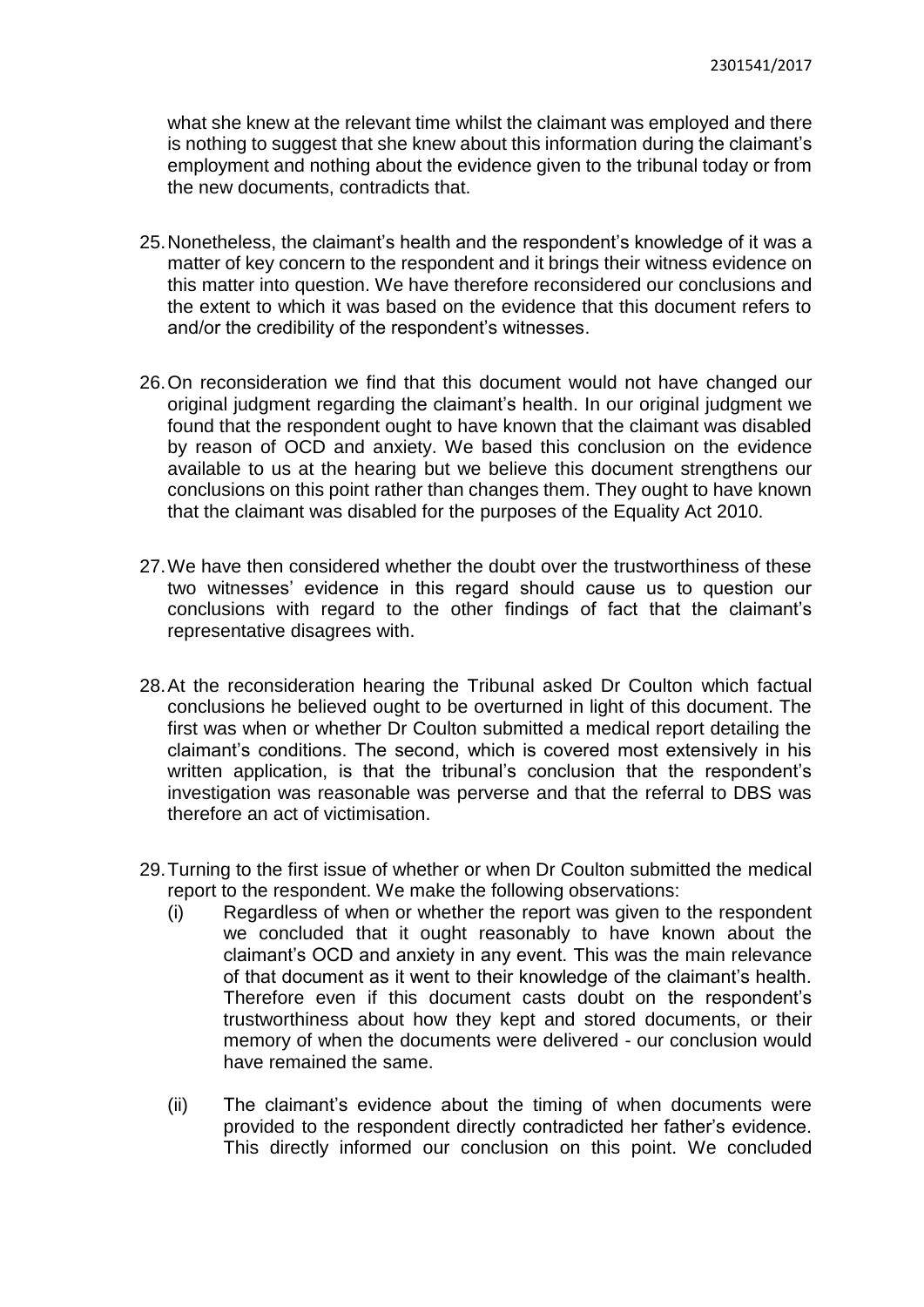throughout that the claimant's evidence was trustworthy and honest and have no reason to change our mind on this point today.

- 30.We therefore conclude that the evidence submitted in the Second Application has no bearing on this particular factual conclusion and we confirm our original Judgment in this respect.
- 31.With regard to the second issue of whether the respondent's investigation was reasonable and whether the respondent's decision to refer the claimant to DBS occurred because of the claimant's father's threat to go to tribunal we note the relevant paragraphs of our factual conclusions in the original Judgment.

*'77. The Tribunal heard a huge amount of evidence from Ms Worsfold about the investigation that she did. Dr Coulton cross examined her for some time on this topic and challenged the reasonableness of the investigation.* 

*78. We are not in a position to, nor is it necessary for the purposes of our findings today, to find out whether the claimant was responsible for the child's escape. Our only role is to decide whether the respondent's investigation was reasonable insofar as whether it was reasonable for the respondent to find in their report that the claimant was responsible for the child escaping and therefore whether it was reasonable for the claimant to be reported to the DBS in all the circumstances.*

*79. Overall we conclude that Ms Worsfold treated the situation with extreme importance and care. The investigation that we were presented with appeared thorough and reasonable. It is correct that there were other possible escape routes for the child as presented by Dr Coulton but they were highly unlikely and CCTV footage clearly showed the escaping child exiting the door behind another family. We accept the respondent witnesses' evidence that him getting to that outside door could only really have happened in one way. We find that on balance the investigation was reasonable in the circumstances and that given the seriousness of the incident we do not believe that the respondent took steps to undermine the security of its other children by deliberately framing the claimant.* 

*80. We accept Ms Worsfold's evidence that she was provided with support and guidance during the investigation and subsequently by the LADO officer from the local authority. We accept that she was told by them that she had to refer her report and its conclusions to the DBS for them to satisfy themselves whether there were any wider child protection issues that needed considering regarding the claimant. We do not consider that she would have referred the matter to DBS without being told to do so. The DBS duly found that there was no further case for the claimant to answer and no further action was taken.*

*…..*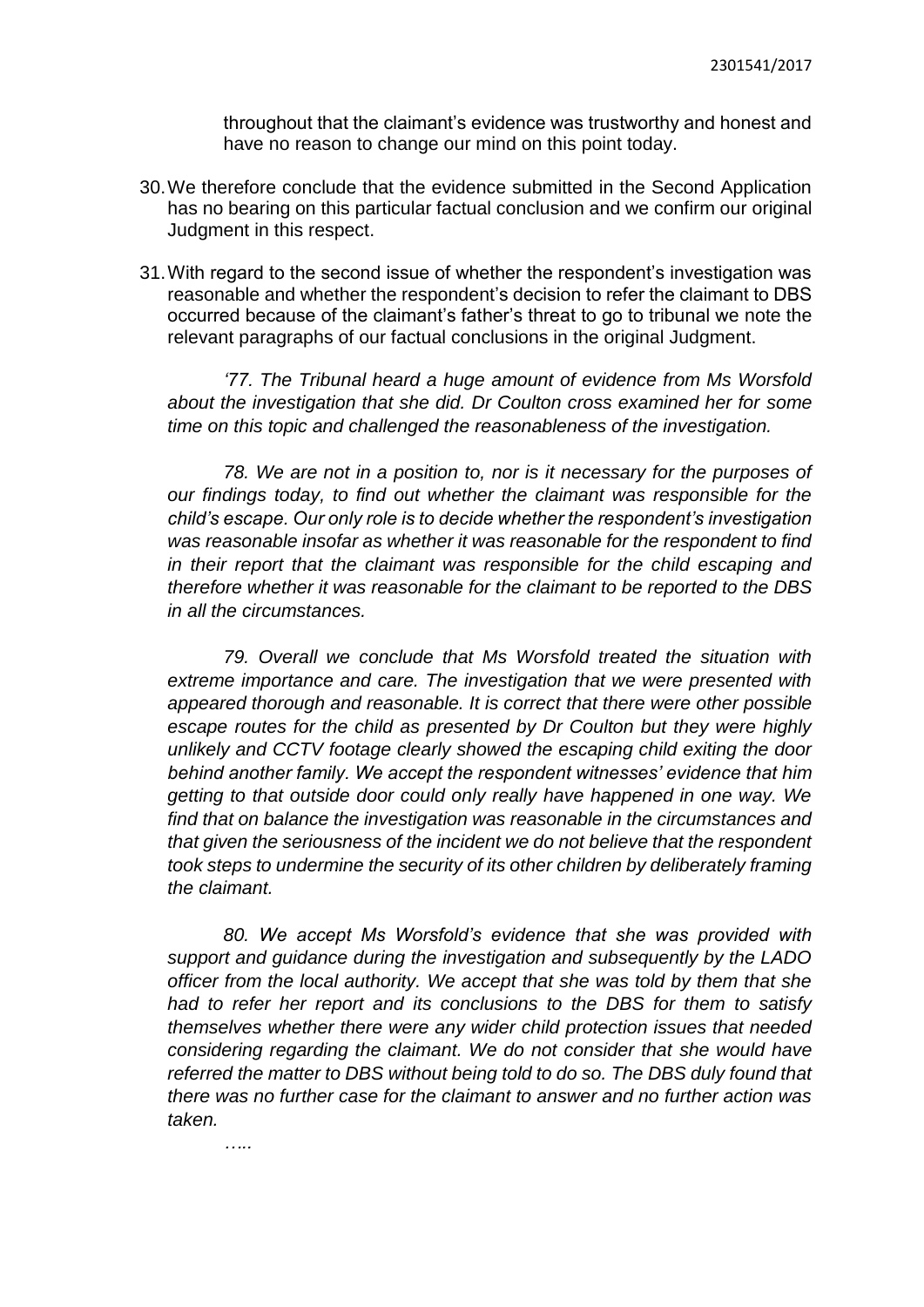- *122. We conclude that the reason a factual only reference was provided to Daisy Chain was the fact that the claimant had been referred to DBS as a result of the child escaping. We do not believe that it was as a result of the threat of legal action in the letter dated 24 May.*
- *123. The respondent was faced with a decision as to whether to disclose that they had made the DBS referral which had not yet been concluded, or give no information at all, otherwise they felt that they could have been misleading to the next employer. They chose the latter. Whilst we accept that this may have been in breach of the industry norm in childcare we do not think that it arose in any way because of the claimant's threat to take possible legal action. The issues surrounding the DBS referral and the concerns raised about the previous reference were more important at that time than the possibility of possible legal action.*
- *124. The DBS referral arose from the very difficult situation of the child escaping. Whilst a huge amount of tribunal time was spent examining photos and maps of the nursery, we conclude that the investigation into the child's escape was reasonable in all the circumstances. Whilst we accept that the claimant and her father will never accept any responsibility, we have no evidence to suggest that the nursery's investigation and conclusions were unreasonable and as per our factual findings above we believe that Ms Worsfold's investigation was reasonable in all the circumstances.*
- *125. We accept Ms Worsfold's evidence that in those circumstances and in accordance with LADO advice they have to refer to DBS. That DBS referral took place before the ET1 and only when they had a vague threat of legal action from the claimant's father. We conclude that it was clear from all the evidence given that this was an incredibly emotional and worrying time for all the staff at the nursery given the significant implications of the child's escape. We do not believe that it was unreasonable for them to make the referral given their conclusions and their conclusions were based on a reasonable investigation. We therefore do not conclude that it occurred as a result of the claimant or her father's threat of legal action in the letter dated 24 May 2017.*
- 32.We have therefore reflected on these findings of fact and conclusions in light of the documents attached to the Second application. We have the following observations:
	- (i) We heard and saw extensive evidence about the respondent's investigation into the child's disappearance. This was not an unfair dismissal claim where the reasonableness of the investigation was key to the reasonableness of a subsequent decision to dismiss. We had to determine whether any failure to properly investigate was because of the claimant's threat to go to tribunal. We then had to determine whether the decision to refer the claimant to the DBS was an act of victimisation.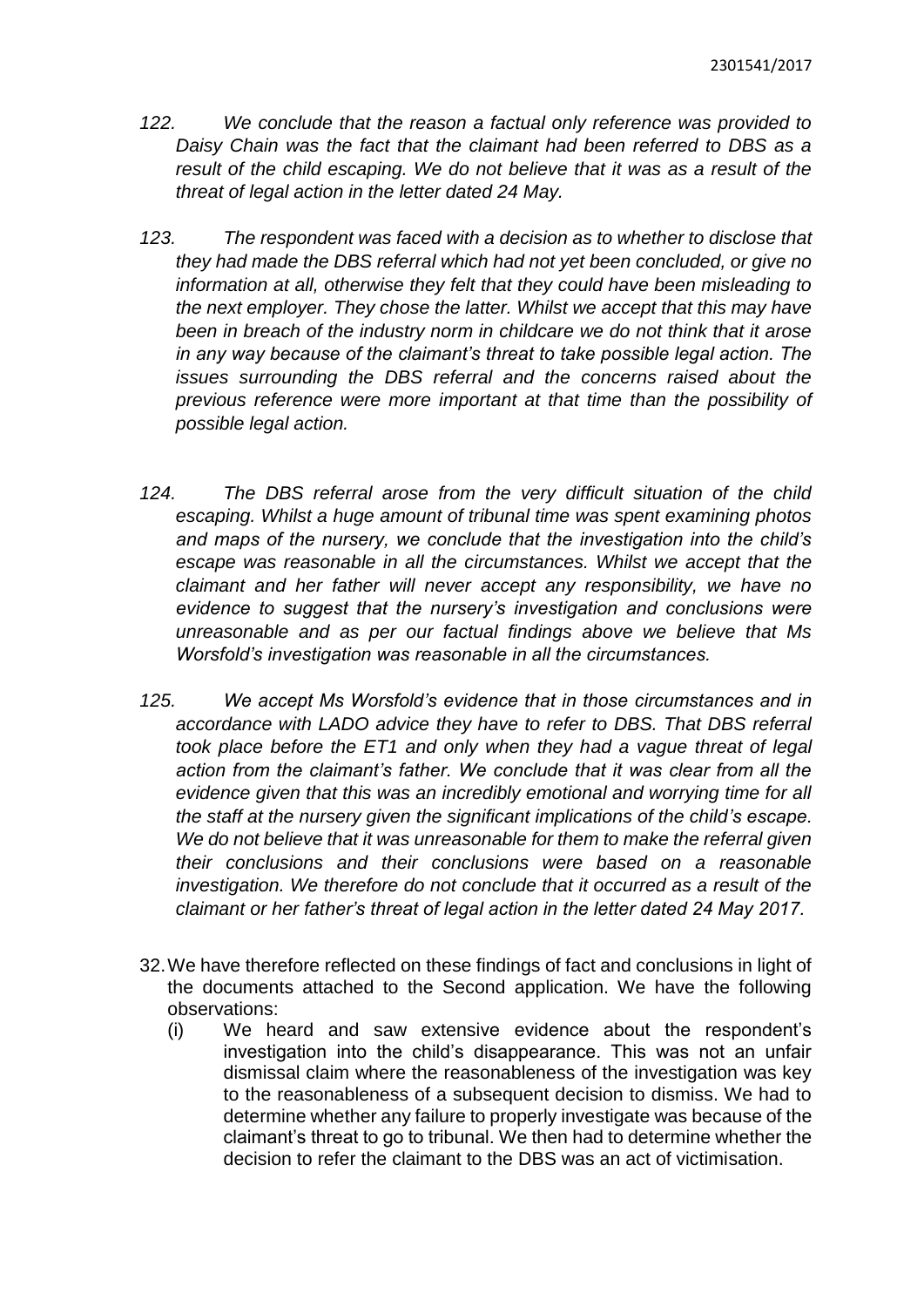- (ii) We did find Ms Worsfold's investigation reasonable and believed her evidence. However in reaching this conclusion we also relied upon the extensive paper evidence that we were taken to by Dr Coulton in his cross examination and the substance of the report itself, not just the evidence given by Ms Worsfold. We accept that Dr Coulton disagrees with the conclusion reached by Ms Worsfold but we were not considering whether the claimant was responsible for the disappearance of the child. We were considering whether the investigation that was carried out was reasonable in all the circumstances. The body of documentary evidence around the investigation convinced us that this was a reasonable investigation. We did not rely solely on Ms Worsfold's evidence in this respect.
- (iii) Whilst we accept that the new evidence provided under the Second application does bring some of Ms Worsfold's original evidence into question regarding her knowledge of the claimant's health we do not accept that this means we have to disregard all her evidence – particularly when it was corroborated by documentary evidence. In this instance her evidence about the extent of the investigation was supported by the extent of the documentary evidence produced that supported the investigation methodology and conclusion.
- (iv) We found that the decision to carry out the investigation occurred because of the child's disappearance not because of the claimant's threat of litigation. Further we found that the decision to refer the claimant to DBS occurred because the LADO advised the respondent to do so. Dr Coulton has stated in his application that the tribunal found that LADO had said that it 'must' refer rather than 'may' refer the claimant thus leaving out any element of discretion on the part of the respondent. If Ms Worsfold's evidence and trustworthiness is now in question because of this document, can we trust what she said about the advice that LADO gave her? We have again turned to our original decision. We found that the decision to refer the claimant to DBS arose because of the advice from LADO. Whether that advice allowed discretion could now be called into doubt but we believe that given the seriousness of the nature of the incident, the respondent would have referred the claimant to DBS because of LADO's advice even if it was not mandatory advice but merely guidance. Again we conclude that this referral happened because of the child's disappearance and subsequent LADO advice not because of the claimant's apparent threat to go to tribunal. The claimant did not establish a link between the apparent threat of legal action and the subsequent events surrounding the disappearance of the child and how the respondent dealt with it. The claimant had already resigned, she was not going to have an ongoing relationship with the respondent and despite the evidence we have heard today we do not accept that our interpretation of the events surrounding the disappearance of the child would have significantly altered had we had more information that the respondent knew or ought reasonably to have known more about the claimant's health. In our original conclusion we found that the respondent's evidence regarding their knowledge of the claimant's health was inadequate hence our conclusion that they ought reasonably to have known about the extent of the claimant's condition. We had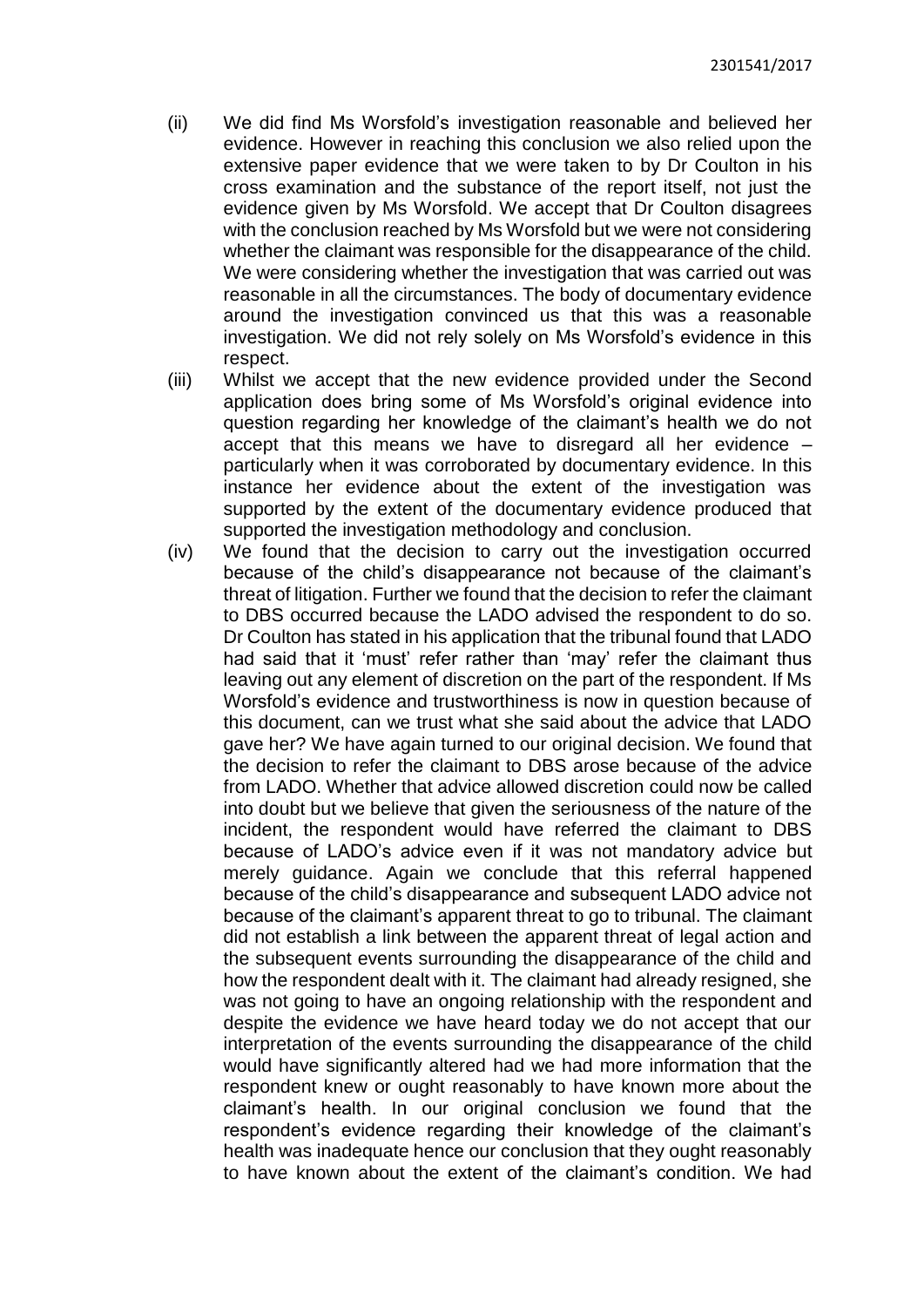already doubted the respondents' witnesses' evidence in that regard when we came to our original conclusions about the investigation and do not feel that this new evidence changes our views regarding the body of evidence upon which we based our conclusions regarding the investigation and the respondent's subsequent actions.

- (v) We therefore confirm our original conclusion that this was an immensely serious incident and that this coupled with LADO's advice was the cause of the claimant's referral, not the claimant's threat to go to tribunal.
- (vi) We note Dr Coulton's submissions about the content of the Ombudsman's report further undermining our conclusions and address that in full below.
- (vii) However we have considered the ombudsman report appended to the Third Application with regard to our conclusion on this matter as well. The report states, at paragraph 69, that Dr Coulton *"has provided information showing it was the Nursery's view that the LADO instructed it to make a referral during the contacts in May and June 2017."* Whilst we do not have sight of what information Dr Coulton was relying upon at this meeting, he appears to have relied upon the nursery's view about the advice they received when seeking to raise this matter with the ombudsman. We therefore question his decision to rely upon the respondent's interpretation of the advice from the LADO in one forum and then ask this tribunal to disregard that same interpretation in this forum.
- 33.We remain of the view that LADO advised the respondent to refer the claimant to the DBS and this was the reason for her referral not the threat of tribunal proceedings. We reached this conclusion for several reasons and it is not undermined by the new documents produced in the Second application. We therefore confirm our original decision and refuse the claimant's application for reconsideration as we do think it is necessary in the interests of justice.

### Third application

- 34.The document relied upon by the claimant for the Third application is the Local Authority Ombudsman's report into the claimant's referral to the DBS and the local authority's role in that process. The report concludes that the local authority did not follow proper procedures and that the LADO ought to have taken steps to satisfy itself that the investigation into the child's disappearance was reasonable and that the claimant ought to have been told about the decision to refer her to DBS and given an opportunity to respond to that decision. This document was only sent to the claimant on 15 March 2019.
- 35.We do not believe that this document is sufficiently relevant to the tribunal proceedings to allow a reconsideration. Had this document been submitted in isolation we believe that the tribunal would have been able to deal with this matter on the papers. The document does not comment on the respondent's actions nor did the respondent give any evidence to the ombudsman before this report was made. The report looks solely at the local authority's role and is therefore not relevant to the actions of the respondent that the tribunal was considering. It was created a long time after our original decision and the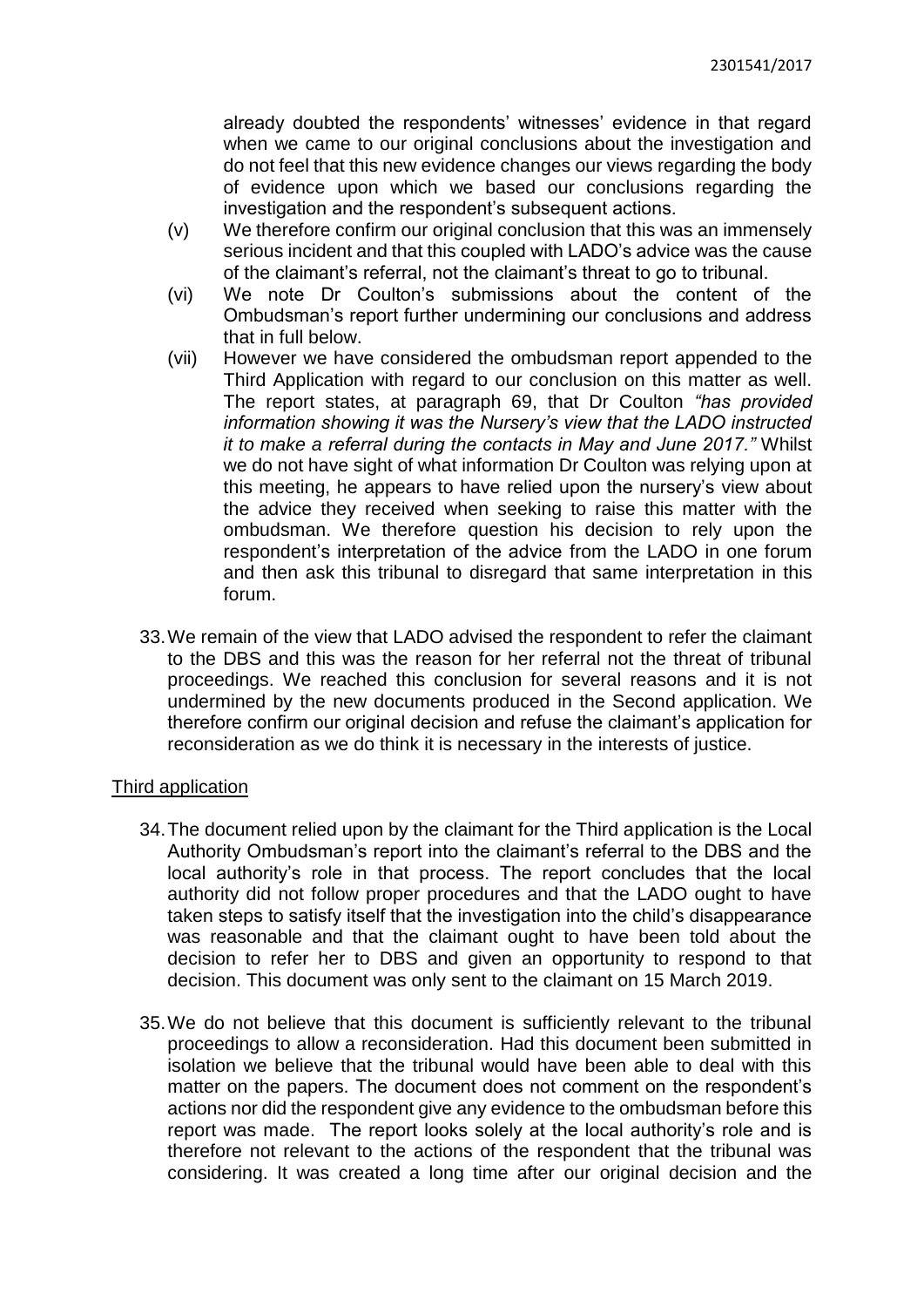existence of it is sufficiently tangential so as to mean that allowing a reconsideration on this basis would be to allow the claimant a second bite of the cherry over a year after the original hearing. Further it undermines the 'finality' of justice which parties need to have faith in when decisions are reached.

- 36.If we are wrong on that we have nonetheless considered whether its content ought to change our factual or legal conclusions in the main judgment. We find that it does not. As stated above it refers solely to the behaviour of a third party namely the local authority. It does not examine or comment on the respondent's behaviour and the respondent was not asked to contribute to the report in any way. If the LADO was wrong to give the advice that he did to the respondent, that does not change the fact that s/he gave that advice and the respondent followed it. It does not change our conclusions as to the reason for the DBS referral namely that this occurred because of LADO advice following the escape of a child - not because the claimant threatened legal action.
- 37.Dr Coulton's submissions in the Third application state that our original conclusion as to the reasonableness of the investigation must be perverse because the claimant was not informed of the allegation and was not able to defend herself. However the investigation we were considering was an investigation into a safeguarding incident. It was not a disciplinary investigation and no disciplinary action was taken against the claimant by the respondent as her employment had already been terminated by reason of a resignation that had been given prior to this incident. The claimant knew why she was being spoken to as part of the investigation – namely that a child had gone missing. The purpose of the investigation went no further than that. Our consideration of its reasonableness went no further than whether it was a reasonable investigation into the disappearance of a child.
- 38.Therefore even if the LADO failed to take appropriate steps as per the Ombudsman's report, that does not detract from our conclusion that the respondent referred the claimant to the DBS on the basis of the LADO's advice not because of the threat of litigation.
- 39.We find that the ombudsman report offers no additional insight or relevance to the other key factual conclusion we reached that the claimant disagrees with namely whether Dr Coulton delivered the medical report or not.
- 40.We therefore find that it is not in the interests of justice to reconsider our judgment based on this document. If we are wrong we confirm that our reconsideration has resulted in us confirming our original judgment.

#### Other matters

41.This matter is now ordered to be listed for a remedy hearing. A separate document will be sent to the parties with that listing. The claimant is reminded